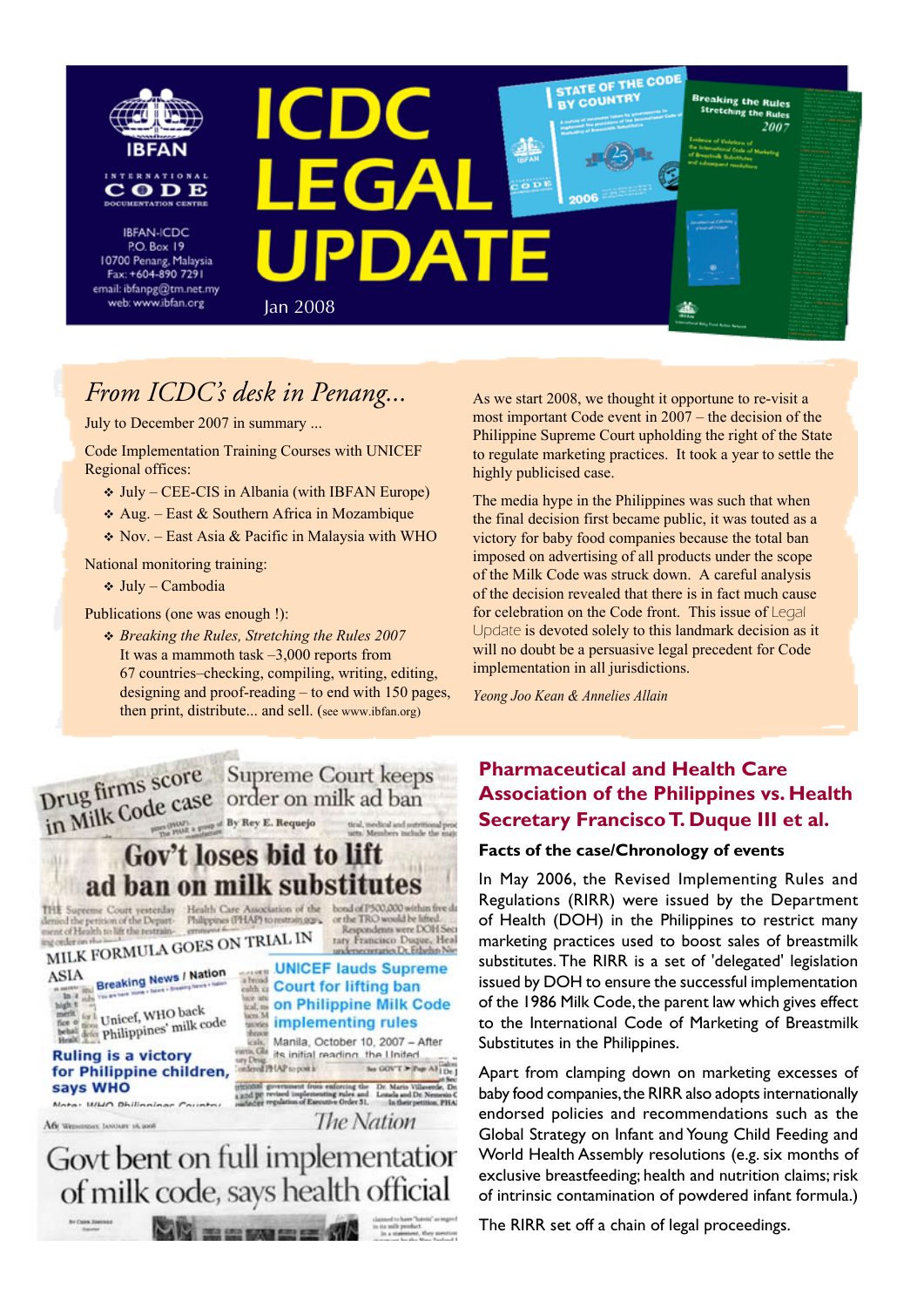$\blacksquare$  27 June 2006 – a 31-page Petition to the Supreme Court in Manila to annul and set aside the RIRR was filed by the Pharmaceutical and Health Care Association of the Philippines (PHAP) whose members include Abbott Ross, Mead Johnson, Wyeth, AstraZeneca Pharmaceuticals, Bayer, Novartis, GlaxoSmithKline and Mercury Drug Corporation.

In the Petition, PHAP disputed the authority of the DOH to issue the RIRR and the validity of a number of its provisions. It also applied for a Temporary Restraining Order(TRO) to stop DOH from implementing the RIRR pending the outcome of the case.

- 11 July 2006 the Supreme Court said no to PHAP's application for the TRO.
- $\blacksquare$  15 August 2006 the Supreme Court, upon PHAP's application for a review, granted the TRO and effectively prevented DOH from implementing the RIRR.

#### **US pressure directly on Head of State**

The reversal of the Supreme Court's ruling on the TRO came in just days after the President of the Phillipines, Gloria Arroyo, received a letter from Thomas Donohue, the President of the US Chamber of Commerce. (See box on "Veiled Threats and Coercion")

 $\blacksquare$  19 June 2007 – the Supreme Court heard oral arguments on the merits of the main case.

■ 9 October 2007 - Decision was delivered. The Supreme Court:

- a) Agreed partially with PHAP that parts of the RIRR relating to –
	- i) a total ban on advertising of all products under the scope of the Milk Code and
	- ii) administrative sanctions

exceeded the power conferred upon DOH by the Milk Code. Such measures could only be implemented if a law is passed to amend the Milk Code.

b) Ruled in favour of DOH and lifted the TRO because other parts of the RIRR were consistent with the objective, purpose and intent of the Milk Code and constituted reasonable regulation of an industry whose activities affect public health and welfare.

Saying it with umbrellas: Mothers display their disappointment over the Supreme Court's decision to temporarily suspend the RIRR

#### **Veiled threats and coercion**

When a matter is sub-judice\*, no one should comment on its merits as parties have a fundamental right to have justice administered by the courts free from outside coercion or interference. Nevertheless, direct pressure was being exerted by the U.S. Chamber of Commerce on the President of the Philippines to withdraw the RIRR. A carefully worded letter dated 11 August 2006 from the President of the US Chamber of Commerce, Thomas Donohue showed how.

Donohue warned President Arroyo of "the risk to the reputation of the Philippines as a stable and viable destination for investment" if she did not re-examine the RIRR. He also complained that the RIRR treats formula as a potential health hazard without *Thomas Donohue* scientific justification.



The Donohue letter was widely seen as a flagrant attempt to undermine the independence of the judiciary and prompted a wave of protest both at the national and international level. It does seem more than coincidental that the Supreme Court granted a Temporary Restraining Order on DOH just four days after the letter was written.

In addition, an interview with the Health Secretary, Francisco T. Duque revealed that certain officials from the US State Department and the US Embassy approached him and his staff asking for old provisions to be reinstated so that baby food companies could continue business as usual.



"*The threats were veiled. They were subliminal messages. And there have been some very influential people telling us that you might not be looking into the economic implications, if these guys close their operations and move out of the country. That might lead to unemployment blah, blah*. "

*Francisco Duque*

- Health Secretary, Francisco T. Duque III in an interview with Philippine Center for Investigative Journalism, 4 August 2006

> *Full text of interview available at http://pcij.org/blog/wp-docs/ PCIJInterviewDuque.pdf*

*\*Latin for "under a judge".*

## **Public protest**

There were public demonstrations in Manila and when the local media blocked coverage, international articles and petitions highlighted the heavy-handed foreign interference in the judiciary. Would the case have been resolved differently if there had not been widespread national and international public protests? This is the multi-million dollar question but the huge public outcry has certainly given the Code a high profile. PHAP's legal action has resulted in a backlash which has dented the reputation of its baby food company members.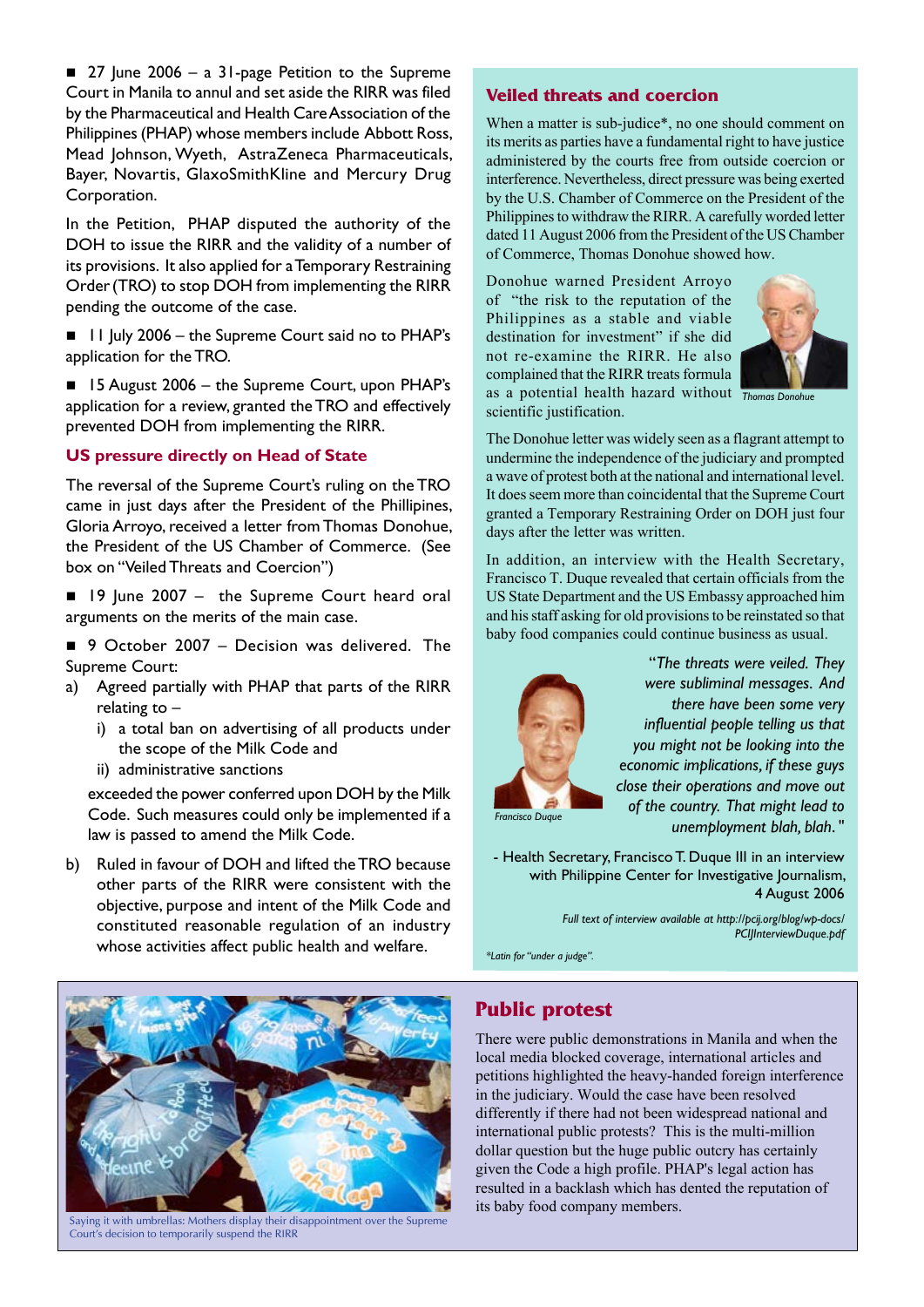# **Dissecting the Decision**

Legal Update now looks at the 53-page Supreme Court Decision from a legal perspective focusing on areas which may have a bearing on Code implementation world wide.

#### *Where DOH lost*

The one issue contended by PHAP that had any merit was that the RIRR went beyond the provisions of the Milk Code by amending and expanding the coverage of the law. In its defence, DOH argued that the RIRR implements not only the Milk Code but various international instruments regarding infant and young child feeding. DOH lost its argument on the following grounds:

#### **a. Incorporation of WHA resolutions**

Although the Philippine Constitution allows for adoption of international treaties by incorporation (concurred by at least 2/3 of the Senate), the International Code and subsequent resolutions are not treaties but recommendations. While the International Code had been transformed into domestic law through the Milk Code, subsequent WHA resolutions (such as the recommendation for six months of exclusive breastfeeding) had not. The DOH did not prove that compliance with these resolutions by Member States is obligatory in nature or that they are customary international law that may be deemed part of the law of the land. Thus, they cannot be considered as part of the law of the Philippines that can be implemented by executive agencies, such as DOH.

*\* International law that derives from the practice of States in their mutual relations and is accepted as legally binding. This is one of the principal building blocks of the international legal system.* 

### **b. Ultra vires\***

Although the Milk Code is almost a verbatim reproduction of the International Code, it did not adopt one provision (Art 5.1) that absolutely prohibits advertising or other forms of promotion. The Milk Code expressly provides that advertising, promotion and other marketing materials may be allowed if such materials are duly authorised and approved by an interagency committee so the total ban on advertising in the RIRR is *ultra vires* vis-à-vis the Milk Code. In other words, the subsidiary legislation went beyond the primary law which should never happen.

Furthermore, the Supreme Court held that DOH exceeded its authority by providing for administrative fines and sanctions as the Milk Code does not grant DOH the authority to fix or impose administrative fines. DOH however is not left without means of enforcement because the Milk Code authorises DOH to "cause the prosecution of the violators of this Code and other pertinent laws on products covered by this Code." The Milk Code also provides for penalties upon conviction. *\*Latin for* "beyond the power".

### *Where DOH won*

PHAP invoked many legal arguments to attack other provisions of the RIRR but failed in many respects. Only the rulings which are relevant to Code implementation are highlighted here.

#### **a. Extension of coverage in RIRR to "young children"**

The Supreme Court, noting that the definition of "breastmilk substitutes" in Section 4(a) of the Milk Code (in *pari materia*\* with the definition of "breastmilk substitute" in the International Code) lacks reference to any particular age group, ruled that PHAP is wrong in its allegations that the Milk Code refers only to "infants" (i.e. 0-12 months). Coverage of the Milk Code is not dependent on the age of the child but on the kind of product being marketed to the public. Since breastmilk substitutes may also be intended for children of more than 12 months of age, the Milk Code, by regulating breastmilk substitutes, intends to protect and promote the nutrition of young children over the age of 12 months.

*\* Latin for* "in the same matter or in conjunction".

#### **b. Labelling requirements were ruled valid, specifically:**

- i) that there be a statement that there is no substitute for breastmilk;
- ii) that there be a statement that infant formula may contain pathogenic microorganisms and must be prepared and used appropriately; and
- iii) that all health and nutrition claims be prohibited.

The Supreme Court ruled that these requirements are consistent with Section 8(b) of the Milk Code (in *pari materia* with Article 7.2 of the International Code) which provides that information to health workers be restricted to scientific and factual matters and shall not create a belief that bottle feeding is equivalent or superior to breastfeeding. The Supreme Court dismissed possible arguments that Section 8(b) refers only to information to health workers, not to containers and labels. Such restrictive application of the provision would result in the absurd situation in which companies are forbidden to claim to health workers that their products are substitutes or equivalents of breastmilk and yet be allowed to display precisely this message on product labels.

The Supreme Court held that:

\* PHAP's contention that the RIRR, unlike the Milk Code, failed to recognise that breastmilk substitutes may be a legitimate replacement for breastmilk was deemed incorrect. Even though the RIRR contains a declaration that there is no substitute nor replacement for breastmilk, the Regulations must be considered in their entirety. The RIRR, just like the Milk Code, recognises that in certain cases, the use of breastmilk substitutes may be necessary as it contains provisions about the use of breastmilk substitutes when medically indicated. It also requires that materials include information on the proper use of infant formula when needed.